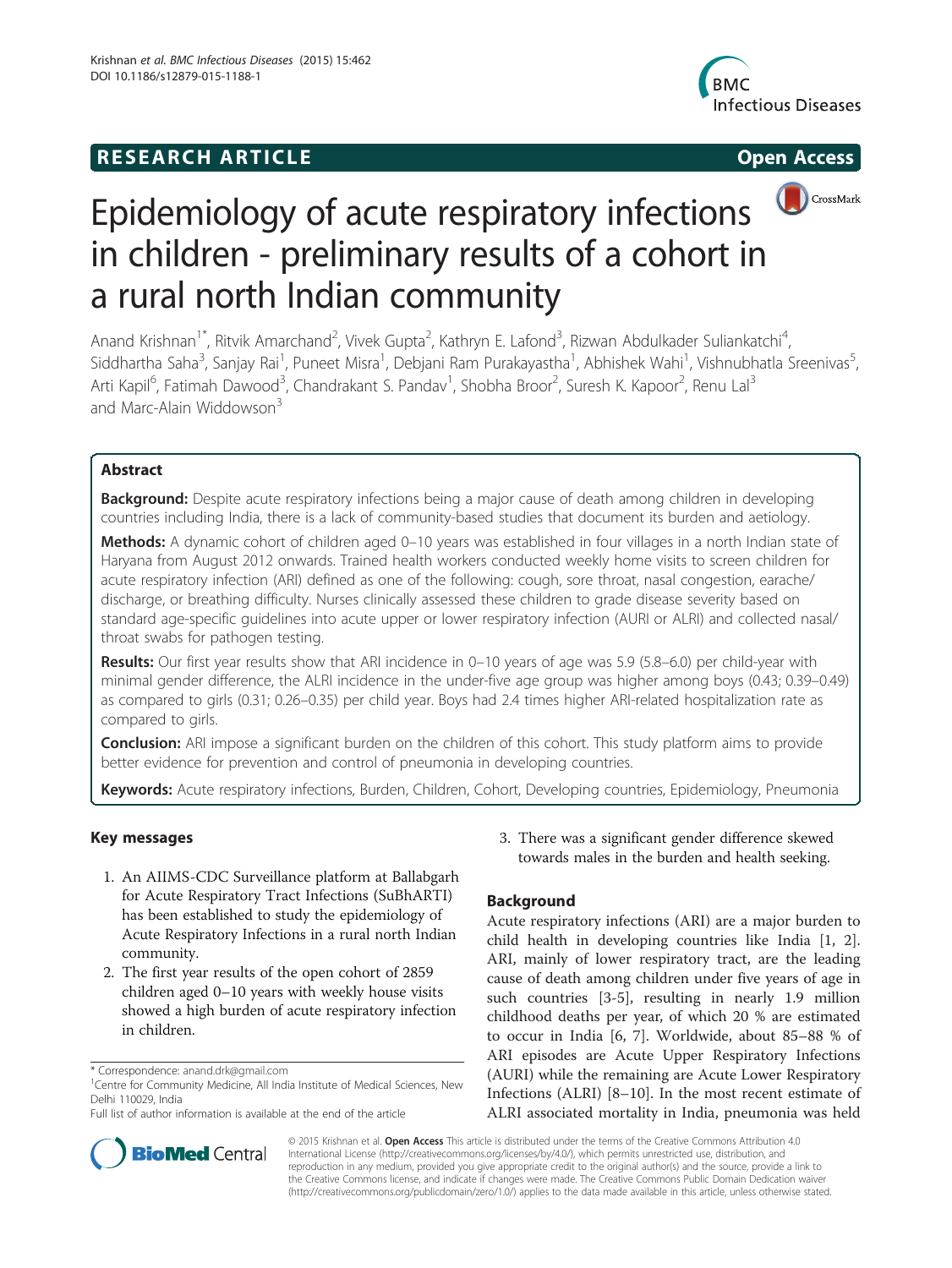responsible for 369,000 deaths (28 % of all deaths) among those 1–59 months, making it the single most important killer in this age group [[11\]](#page-8-0). ARIs also impose a significant economic burden on health systems and individual families in developing countries. We recently estimated that among children aged < 5 years, the median direct cost of ARI was US\$135 in private and US\$54 in public institutions [[12](#page-8-0)].

Studies from Bangladesh and Pakistan, estimate the average cost of treatment for a single episode of pneumonia as US\$ 13 for outpatient care and US\$ 71 to US\$235 for severe hospitalized pneumonia. It was also estimated that 75 % of the families spent more than half of their total monthly expenditure on hospitalization [\[13, 14](#page-8-0)].

This burden of respiratory infections, both globally and in India, can be reduced by many proven effective strategies. The Global Action Plan for Prevention and Control of Pneumonia (GAPP) prioritizes them as case management, vaccination, prevention and management of HIV infection, improvement of nutrition and breastfeeding, reduction of low birth weight, and control of indoor air pollution [\[15\]](#page-8-0). Identification of risk factors and etiological agents of pneumonia were among the top ten research priorities by an Expert Group on Childhood Pneumonia in 2011 [[16](#page-8-0)].

A recent systematic review for advocacy and action on pneumonia in India identified the lack of evidence on epidemiology and etiology of pneumonia as important barriers to effective planning and implementation of preventive measures [[17\]](#page-8-0). A meta-analysis of ARI among under-five children based on 12 Indian studies conducted since 1994, estimated incidence rates between 2.4 to 7.4 episodes per child per year and also highlighted the lack of community-based studies on etiology of ARI from India [\[18](#page-8-0)]. The few existing studies on etiology of pneumonia have all been hospital based [[19, 20\]](#page-8-0).

In order to fill these evidence gaps in the epidemiology of community-acquired ARI in India, we established community-based surveillance among a cohort of rural children up to 10 years of age, with a plan to extend this cohort to a vaccine-testing platform. We chose to include a cohort until 10 years of age, as there is very little information on ARIs in the 5–10 year age group. This paper describes this on-going surveillance platform and presents the preliminary findings from its first year of data collection.

#### Methods

The study is funded by a co-operative agreement between the United States Centers for Disease Control and Prevention (CDC) and the All India Institute of Medical Sciences (AIIMS), New Delhi. The Institutional Ethics Committee of the AIIMS, New Delhi approved the study, with an institutional reliance by the US CDC Institutional Review Board. A written informed consent was obtained from the either parent of the children for children under 7 years of age and from both parents and children for children aged 7 or more years.

The study area consists of four villages, Sunped, Sagarpur, Deegh and Khandawali in the rural Ballabgarh Block of Faridabad district, in the north Indian state of Haryana. The villages are situated approximately 40 km south of New Delhi. (Figure [1](#page-2-0)) In this region, there are three seasons: winter (October to February), summer (March to June) and monsoon (July to September). These communities are typically agrarian with creeping urbanization from the nearby Ballabgarh town. The study villages are served by the Mohna Primary Health Centre (Sunped, Sagarpur and Deegh) and Panheda Khurd PHC (Khandawali), located at a distance of about 15 to 20 Km. Ballabgarh town is about 5 km away and has a secondary level government health facility as well as a multitude of private health facilities. In each village, Auxiliary Nurse Midwives (ANM) provide primary medical facilities such as immunization and maternal care.

From May to July 2012, a house-to-house census was carried out in these villages. A household was defined as people sharing the same kitchen. The census data were fed into a computerised database system to establish a listing of all individuals in the study villages. Based on the census data, all households with eligible children (children < 10 years of age whose families had been a resident for at least six months) were identified. Either the parent or a guardian of the child was explained the objectives of the study, and the benefits and harms of participation in the local language and their written consent was obtained.

Active weekly surveillance for ARI in this dynamic cohort was started on 13th August 2012 after an initial one week pilot to streamline the workflow. The final data for analysis for the first year was from 13th August 2012 to 9th August 2013. Follow-up continued until a child - i) reached 10 years of age ii) withdrew consent; iii) migrated out of the study area; iv) or died. In addition to weekly surveillance, vital events such as births, deaths, migrations and marriages are regularly updated. Verbal autopsy is carried out to identify the cause of death among these children using validated tools [[21\]](#page-8-0) an annual census is carried out to update any missed vital events, and to make note of any changes in households which also helps in rescheduling the visit schedule of surveillance workers.

#### Acute respiratory infections

Each child is followed up weekly at home by trained workers who ask for presence of one or more of five symptoms of ARI (cough, sore throat, nasal congestion, earache/discharge, breathing difficulty) (Fig. [2](#page-3-0)). If a new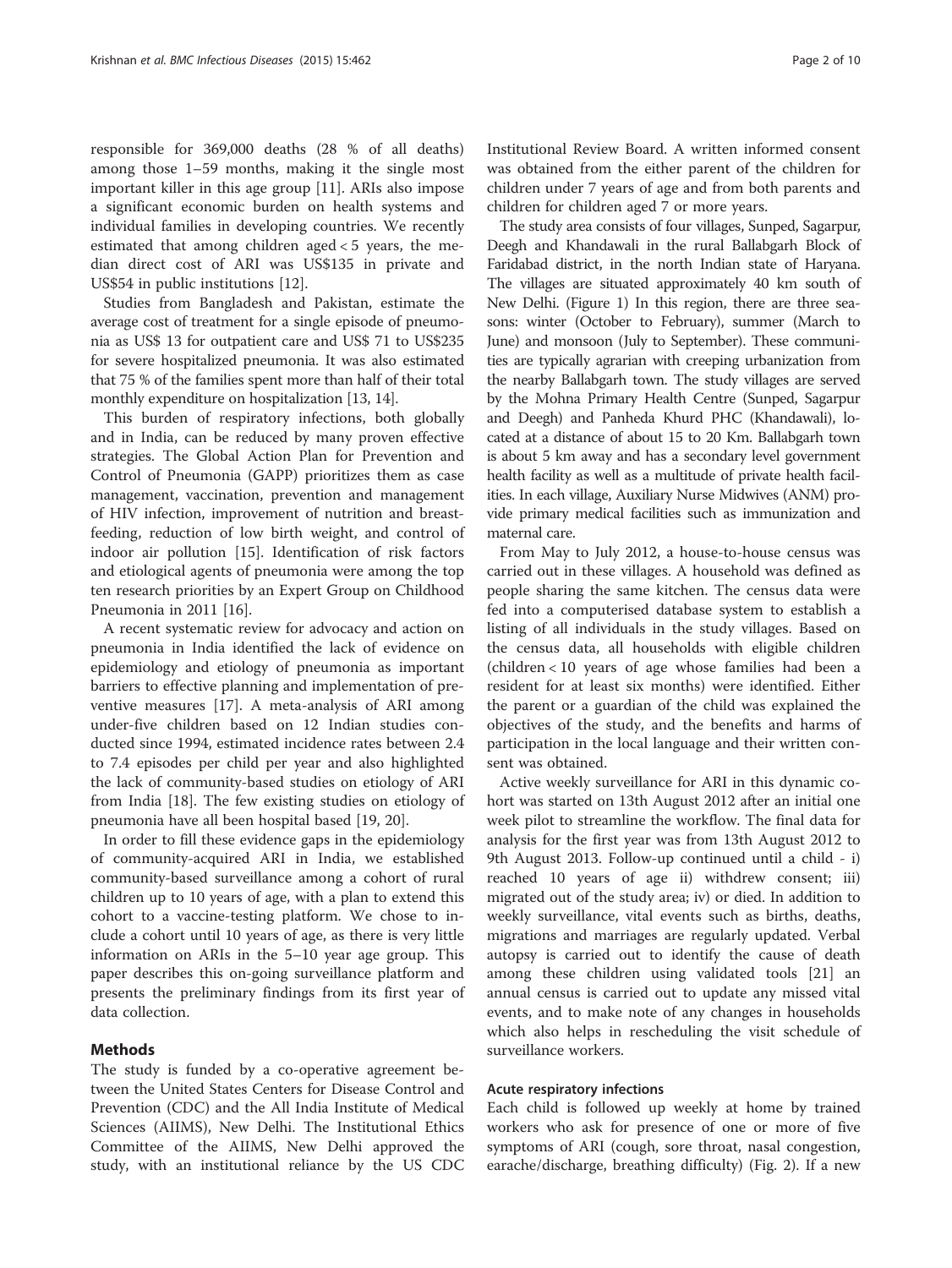<span id="page-2-0"></span>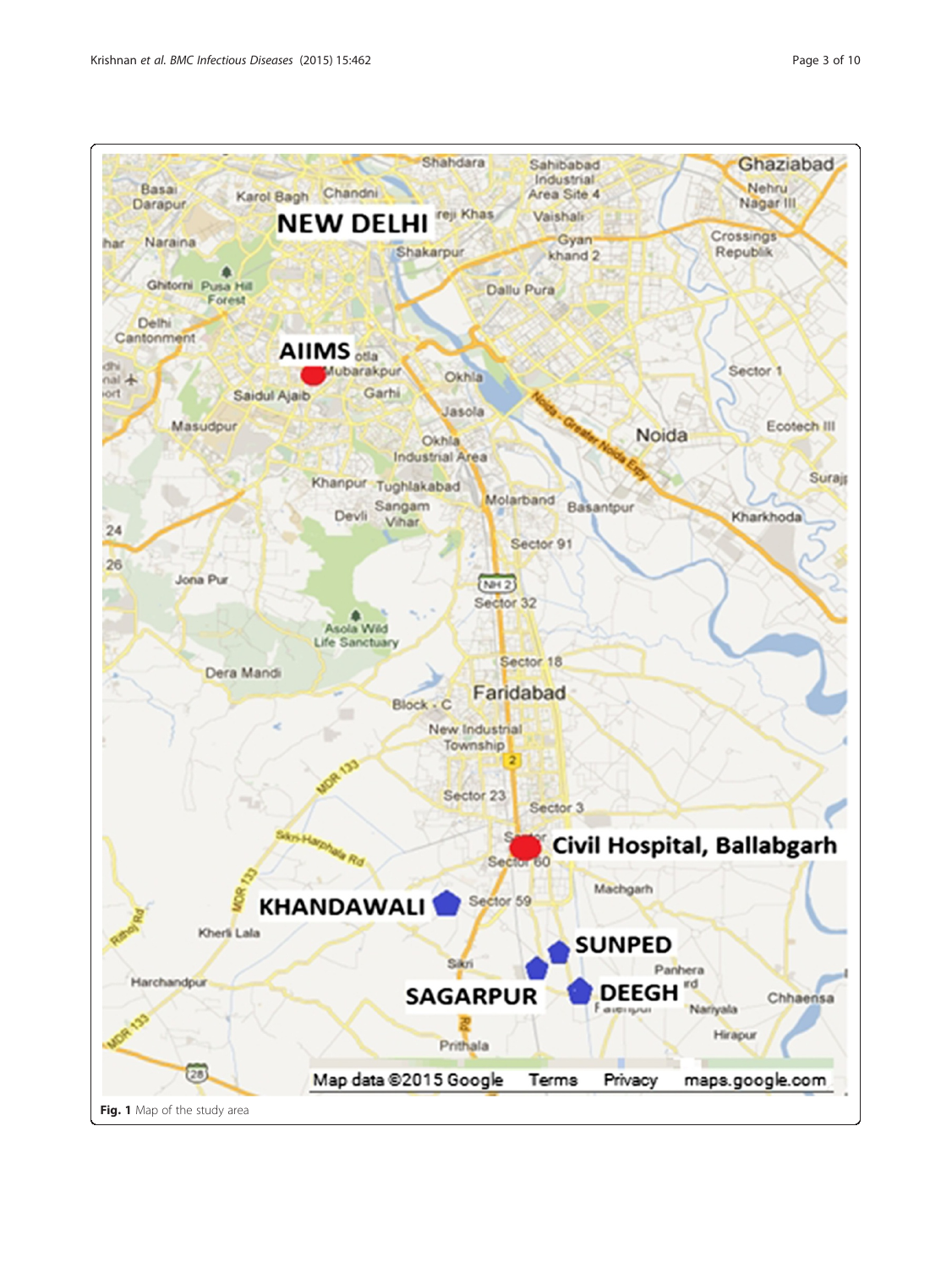<span id="page-3-0"></span>

symptom is present or has worsened from the previous week, nurses are informed who take a detailed clinical history and perform examination (respiratory rate, peripheral capillary oxygen saturation, axillary temperature among others) of all children identified as having an ARI. Thereafter, children are assigned a diagnosis as per Integrated Management of Childhood and Neonatal Illnesses (IMNCI)/Integrated Management of Adolescent and Adult Illnesses (IMAI) guidelines [\[22, 23](#page-8-0)] (Table [1\)](#page-4-0). A classification of "possible serious bacterial infection", "severe pneumonia" or "very severe disease and pneumonia" under IMNCI & IMAI are jointly considered as Acute Lower Respiratory Infections (ALRI) and non- serious bacterial infections and no pneumonia are grouped together as Acute Upper Respiratory Infections (AURI). No chest auscultation or radiological confirmation of pneumonia is performed. Nurses provide appropriate medical advice and basic treatment including antibiotics to all sick

children as recommended under national guidelines. In severe cases, referral to higher medical facilities is advised and facilitated. In two of the study villages, study clinics are run once a week in existing buildings to provide outpatient consultations. Surveillance workers also note any hospitalisations of enrolled children during their weekly visits. Doctors then examined them, either in the hospital or at their homes after discharge, and confirmed ARIrelated hospitalisations based on available documentation. In short, surveillance workers identify children with respiratory symptoms and hospitalization during weekly home visits, children with respiratory symptoms are clinically examined by nurses to classify the severity and doctors review all hospitalizations to identify respiratory infection related admissions.

The quality of collected surveillance data is checked by health supervisors who revisit 10 % sample of the surveyed households, check for completion of forms in the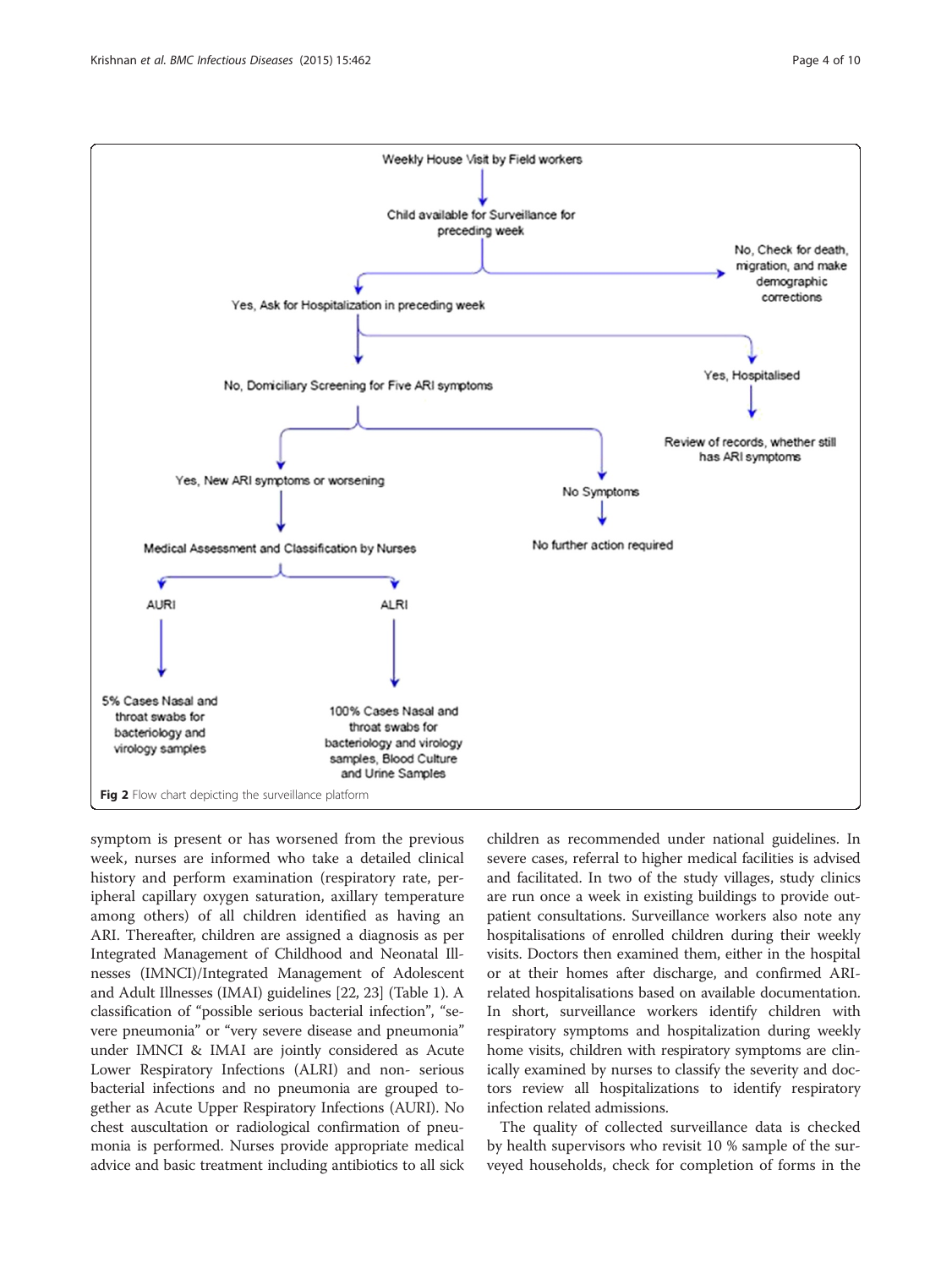| Age group    | Condition items                                                                                                                                                                                                                                                                                                                                                                                    | Category                                   | Nurse grading of ARI<br>Acute Lower Respiratory<br>Infection |  |  |
|--------------|----------------------------------------------------------------------------------------------------------------------------------------------------------------------------------------------------------------------------------------------------------------------------------------------------------------------------------------------------------------------------------------------------|--------------------------------------------|--------------------------------------------------------------|--|--|
| $<$ ? months | Any one of following danger signs:<br>Convulsions; Fast breathing (60 breaths/ min);<br>Severe chest in drawing; Nasal flaring; Grunting;<br>Bulging fontanel; 10 or more skin pustules or a<br>big boil; If axillary temperature 37.5 °C or above<br>(or feels hot to touch) or temperature less than<br>35.5 C (or feels cold to touch); Lethargic or<br>unconscious: Less than normal movements | Possible serious<br>bacterial infection    |                                                              |  |  |
|              | None of the above mentioned signs or symptoms<br>and presence of respiratory symptoms<br>(except sore throat)                                                                                                                                                                                                                                                                                      | Non-serious bacterial<br>infection         | Acute Upper Respiratory<br>Infection                         |  |  |
|              | Presence of any one of the following general<br>danger signs: convulsions; Inability to drink or<br>feed or breastfeed; Lethargy or unconsciousness;<br>Vomits everything; and/or any one of the following:                                                                                                                                                                                        | Severe pneumonia or<br>very severe disease | Acute Lower Respiratory<br>Infection                         |  |  |
|              | Chest in-drawing                                                                                                                                                                                                                                                                                                                                                                                   |                                            |                                                              |  |  |
|              | Stridor in calm child                                                                                                                                                                                                                                                                                                                                                                              |                                            |                                                              |  |  |
| 2 months     | Fast breathing (with age-specific cut-off rates)                                                                                                                                                                                                                                                                                                                                                   | Pneumonia                                  | Acute Lower Respiratory                                      |  |  |
| 10 years     | 2 months - 12 months: 50 breaths/min                                                                                                                                                                                                                                                                                                                                                               |                                            | Infection                                                    |  |  |
|              | 12 months - 5 years: 40 breaths/min                                                                                                                                                                                                                                                                                                                                                                |                                            |                                                              |  |  |
|              | 5-10 years: 30 breaths/min                                                                                                                                                                                                                                                                                                                                                                         |                                            |                                                              |  |  |
|              | No signs of pneumonia or very severe<br>disease but<br>presence of any of the symptoms of ARI                                                                                                                                                                                                                                                                                                      | No pneumonia -cough<br>or cold             | Acute Upper Respiratory<br>Infection                         |  |  |

<span id="page-4-0"></span>Table 1 Acute Respiratory Infection (ARI) case definition and classification

ARI was defined as occurrence of a new onset or worsening of one or more of the following five symptoms: cough, sore throat, nasal congestion, earache or discharge, breathing difficulty

field. Most inconsistencies were minor and were a result of change in the respondent. In addition, the supervisors compiled daily reports, enquired about births, deaths and migration in the villages, conducted verbal autopsy on children who died, a sub-sample of which were crosschecked by physicians.

#### Biological samples

Nasal and throat swabs were collected from a random sample of 5 % of AURI cases and from all ALRI cases for virology and bacteriology tests. Samples were also collected in a similar manner from age-matched asymptomatic controls from the cohort members of neighbouring houses for each ALRI case to estimate carriage rates for different etiologic agents. Urine samples for antigen detection by Binax Test for Streptococcus pneumoniae were collected from ALRI cases and controls more than one year of age. Blood sample was taken from ALRI cases for culture and sensitivity testing (using BacT/ALERT® 3D, biomerieux, France). For bacteriology testing, one nasal (for  $\langle$ 1 year olds) or throat (for  $>1$  year olds) sample by Dacron swab was collected and immediately placed into bacterial transport media (STGG - Skimmed milk, tryptone, glycerol and glucose) on ice for transportation. The nasal and oropharyngeal samples were transported on ice in triple sealed containers. Urine and blood culture samples were transported at room temperature. Samples were transported to the microbiology laboratory for further culture for bacteriological agents and RNA extraction and RealTime-PCR testing for viruses.

#### Measurement of risk factors for ARI

Towards the end of year one, along with a census we carried out two assessments: i) the socio-economic status of all households in the study area based on possession of household consumer items and based on the wealth index used in the National Family Health Survey (NFHS) [[24](#page-8-0)] and ii) measurement of ARI risk factors among study children including child health indicators (anthropometry, clinical examination for signs of iron and vitamin deficiency, information on breastfeeding practices, immunisation, vitamin A supplementation and school going status) and household environmental assessment (cooking fuel used, ventilation, overcrowding and second hand exposure to tobacco smoke).

#### Data management

Demographic data of the four study villages and data from ARI screening carried out by surveillance workers were entered into a MySQL database, and data on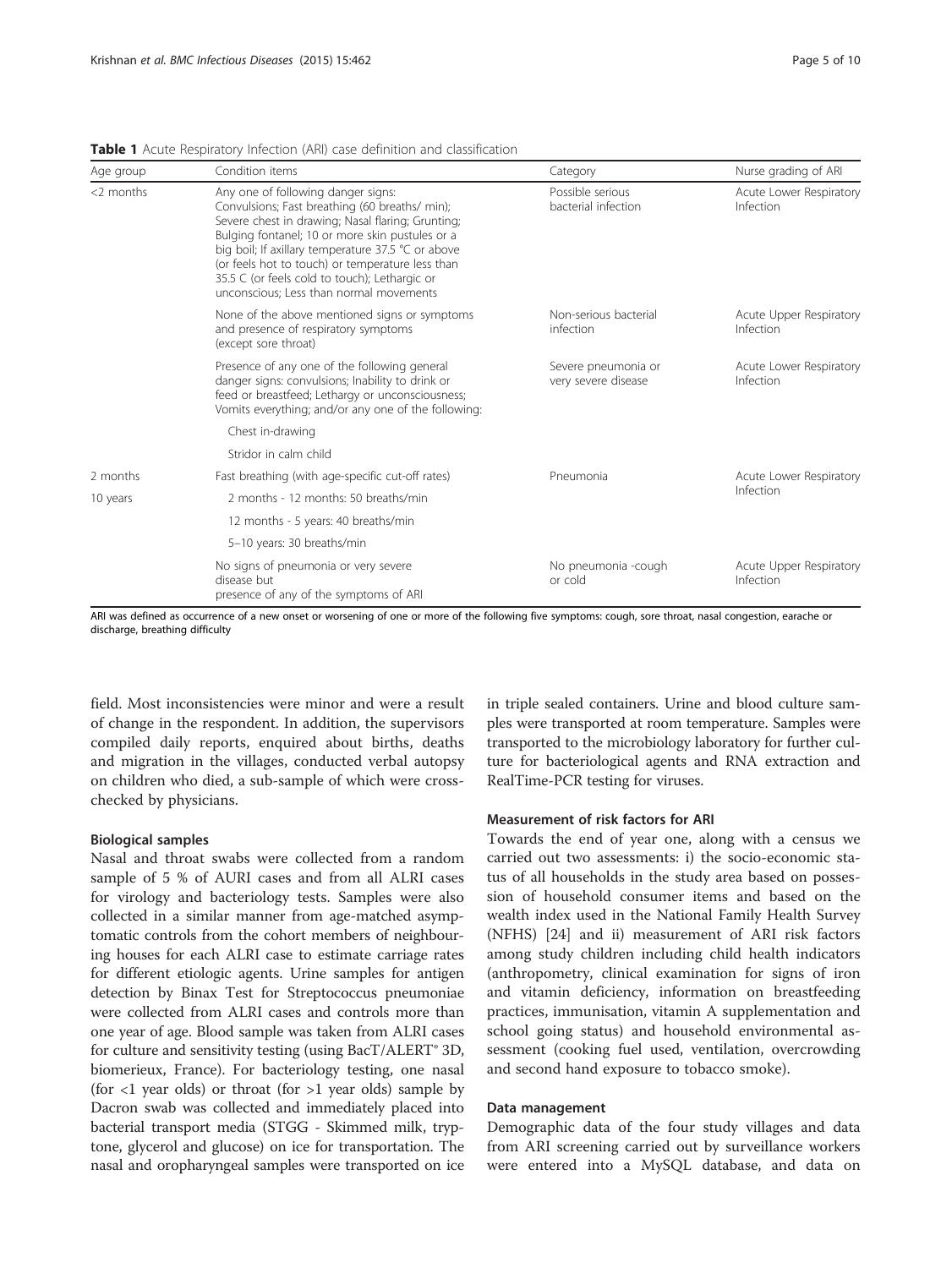Table 2 Household characteristics of houses in Surveillance platform at Ballabgarh for Acute Respiratory Tract Infections SuBhARTI cohort, 2012–13 (n = 2292)

| Household characteristics                             | Value       |  |  |  |  |  |  |
|-------------------------------------------------------|-------------|--|--|--|--|--|--|
| % of houses with                                      |             |  |  |  |  |  |  |
| Land ownership                                        | 42.2        |  |  |  |  |  |  |
| Head of household with agriculture related occupation | 18.1        |  |  |  |  |  |  |
| Ground water as main source of drinking water         | 61.8        |  |  |  |  |  |  |
| Piped water in own house                              | 26.2        |  |  |  |  |  |  |
| Access to water seal latrine                          | 74.7        |  |  |  |  |  |  |
| Wood/cow dung as main Fuel used for cooking           | 69.1        |  |  |  |  |  |  |
| Tobacco smoker in the HH                              | 60.5        |  |  |  |  |  |  |
| Mean (Standard Deviation) number of                   |             |  |  |  |  |  |  |
| Persons per household                                 | 5.97(2.61)  |  |  |  |  |  |  |
| Children $\leq$ 10 years per household                | 1.75(1.54)  |  |  |  |  |  |  |
| Sleeping rooms per household                          | 1.89 (0.98) |  |  |  |  |  |  |

clinical assessments (from nurses) were entered separately. Standardized data collection forms were used to provide consistent data recording of clinical, laboratory and interview data. Prior to data entry, forms were reviewed for completeness, consistency and logic by both clinical and data management personnel. A small sample of data entered by data entry operators were cross-checked with surveillance forms completed by

field workers and nurses. Data were periodically checked by descriptive statistics to identify outliers. Regular encrypted backups of the data have been made and backup logs maintained.

All analyses were conducted in Stata 12/IC (StataCorp, 2011). Person-time (child-weeks) was used as denominators and each new episode of respiratory infection was taken after a 24-h symptom free interval. All incidence rates were calculated per child-year. Here we present findings from the first year of surveillance.

### Results

In the study villages, ground water is the predominant source of drinking water (61.8 %); about a quarter of households practice open defecation, two-thirds (69.1 %) use bio-fuels for cooking and 61 % have a tobacco smoker in the house. On average each house had 1.75 children below 10 years of age (Table 2).

At the start of surveillance on 13th August 2012, there were 2859 children (refusal rate of 2.4 %) enrolled in the cohort, by the end of first year a total of 3192 children had been enrolled in the cohort with 2884 still remaining in the cohort at the end of year 1 (Fig. 3). 182 children reached 10 years of age; none withdrew consent; 105 children migrated out of the study area and 21 died during this period. During the one-year period, 259 newborns and 74 immigrated children were added to the cohort. Those children who were enrolled in the study

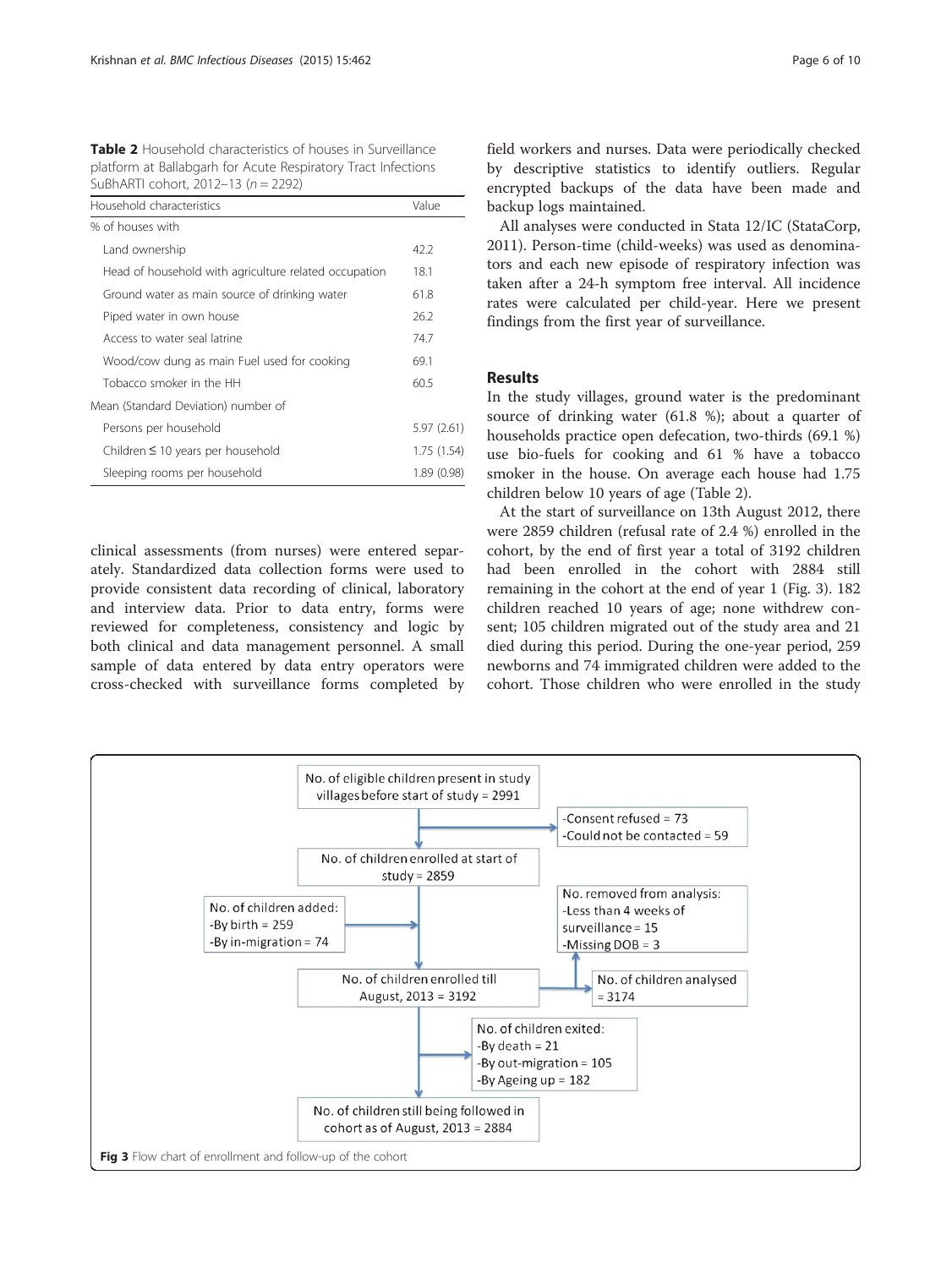Table 3 Age at enrolment and follow up of cohort  $(n = 3174 \text{ children})$ 

| Characteristics       | Boys |        | Girls         |        | Total |        |  |
|-----------------------|------|--------|---------------|--------|-------|--------|--|
|                       | Nos. | %      | Nos.          | %      | Nos.  | %      |  |
| Age at enrolment      |      |        |               |        |       |        |  |
| First year of life    | 259  | (15.6) | 253           | (16.7) | 512   | (16.1) |  |
| $1-5$ years           | 659  | (39.7) | 611           | (40.4) | 1270  | (40.0) |  |
| $5-10$ years          | 744  | (44.8) | 648<br>(42.9) |        | 1392  | (43.9) |  |
| Total                 | 1662 | (52.4) | 1512          | (47.6) | 3174  | (100)  |  |
| Weeks of surveillance |      |        |               |        |       |        |  |
| Up to 27 weeks        | 159  | (9.6)  | 176           | (11.6) | 335   | (10.6) |  |
| 28 to 35 weeks        | 97   | (5.8)  | 107           | (7.1)  | 204   | (6.4)  |  |
| 36 to 43 weeks        | 200  | (12.0) | 212           | (14.0) | 412   | (13.0) |  |
| 44 to 47 weeks        | 275  | (16.5) | 240           | (15.9) | 515   | (16.2) |  |
| 48 to 52 weeks        | 931  | (56.0) | 777           | (51.4) | 1708  | (53.8) |  |

but followed up for less than four weeks  $(n = 15)$  and those without complete information  $(n = 3)$  were excluded, leaving 3174 children for this analysis.

The cohort was comprised of slightly more boys (52.4 %) than girls (47.6 %), and their age distributions were similar (Table 3). Together these children contributed 137,836 child weeks of surveillance (52.9 % by boys and 47.1 % by girls). More than half of the children (53.8 %) underwent surveillance for 48 weeks or more in the first year (Table 3). There were no major differences in surveillance coverage by seasons.

#### ARI incidence

The surveillance workers identified a total of 16,524 episodes of ARI. Of these, 15,607 (94.5 %) were assessed and classified into age appropriate ARI categories, 363 episodes were reported to be asymptomatic at the time of nurse visit (mainly due to the change of respondents) and 554 episodes could not be assessed due to absence of the child.

The ARI incidence in 0–10 years of age was 5.88 (95 % CI: 5.79–5.98) per child-year with minimal gender difference (Table [4](#page-7-0)). The ALRI incidence in the underfive age group was 0.43 (0.39–0.49) per child-year among boys and 0.31 (0.26–0.35) per child-year among girls with a total incidence rate of 0.37 (0.34–0.40) per child-year. The highest incidence of ARI related hospitalization was among boys in 29 days to 1-year age group (82.2 per 1000 child-year). Among the total under-fives this was 15.0 per 1000 child years with girls 3.6 times lower rates of ARI-related hospitalization (Table [4\)](#page-7-0). Four deaths due to pneumonia were reported in this cohort in the first year.

#### **Discussion**

Although there are some smaller cohort studies and a few cross-sectional studies in India, this is the first largescale and comprehensive study of community-based ARI with more than 3000 children under surveillance [\[25](#page-8-0)–[31](#page-9-0)]. Our preliminary results are similar to other studies among under-five children who have reported an incidence of pneumonia between 0.25 to 0.50 episodes per child per year in the South-Asia region [[17](#page-8-0), [32\]](#page-9-0). The sex differentials in hospitalization due to ARI in South—Asia has been commented by Nair et al. previously as well [[33](#page-9-0)].

To the best of our knowledge, this is the first study to provide community-based ARI incidence among 5–10 year olds in India. Our sample size was calculated to establish a minimum expected agent-specific incidence of 0.035 episodes per child per year (10 % of 0.35 pneumonia incidence) with a relative precision of 20 and 95 % confidence. Our clinical definition of ARI was broad as compared to studies identified in reviews of ARI both in India and else where in under-five children which might have resulted in a slight overestimate of AURI and potentially could include non-infectious causes of cough as well [\[18](#page-8-0), [34](#page-9-0), [35](#page-9-0)]. However, this was not the case with ALRI as trained nurses, who were closely monitored by physicians, used standard classification guidelines for ALRI ascertainment. The continuous nature of the weekly surveillance platform minimized the possibility of missing ARI episodes regardless of duration, as long as the child was present in the study area. The rigorous quality control measures and the continuity of data collection irrespective of holidays add to the credibility and robustness of our estimates.

The weaknesses in this study include the classification of ARI as AURI and ALRI was determined by clinical assessments and did not include auscultation or radiology and could have resulted in some misclassification. Due to the time lag between birth and enrolment, surveillance was missed in the early neonatal period. It is possible that repeated contacts with the family members might have resulted in overestimation of ARI due to reporting of mild symptoms that would have otherwise been unnoticed. The rigorous surveillance could also have resulted in early recognition and treatment seeking, preventing progression of AURI to ALRI, potentially leading to an underestimation of ALRI in the community. While it is difficult to decide an appropriate recall period and most studies have used a two week recall period, we feel that weekly surveillance represents the best trade-off between missing due to recall and development of fatigue due to repeated visits [[36, 37\]](#page-9-0).

#### Conclusion

The cohort established as a part of this collaboration will provide critical information on respiratory infections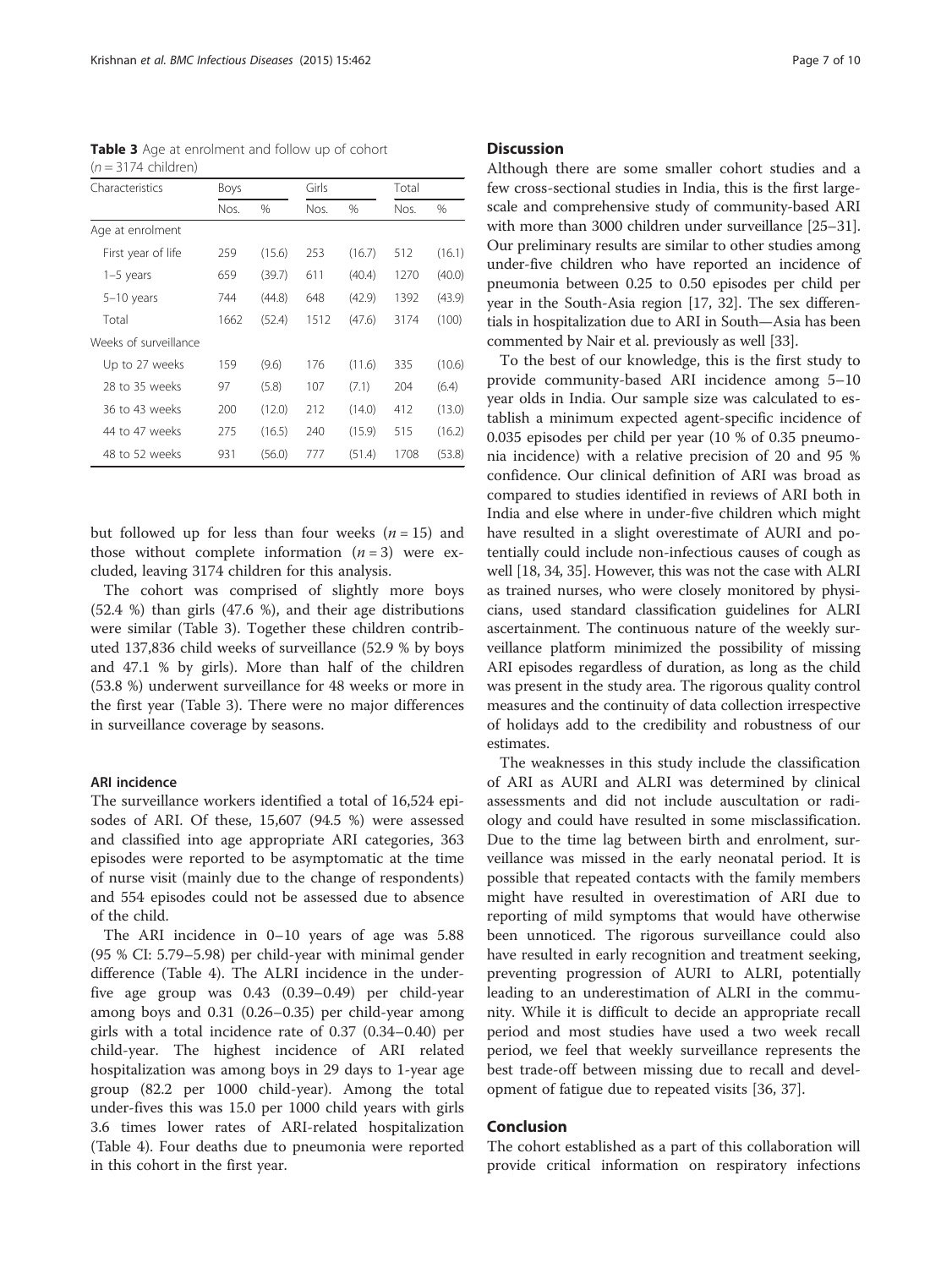<span id="page-7-0"></span>Table 4 Burden of respiratory infections among under-ten children by age and sex, 2012–13 ( $n = 3174$  children)

| Age Group                  |        |         | Weeks of surveillance Acute Respiratory Infections<br>ARI |                  |                                                     | Acute Lower Respiratory Infections |          |          | ARI related Hospital Admissions |                                          |          |                |                 |                                               |
|----------------------------|--------|---------|-----------------------------------------------------------|------------------|-----------------------------------------------------|------------------------------------|----------|----------|---------------------------------|------------------------------------------|----------|----------------|-----------------|-----------------------------------------------|
|                            |        | ALRI    |                                                           |                  |                                                     |                                    |          |          |                                 |                                          |          |                |                 |                                               |
|                            |        |         | Episodes                                                  |                  | Incidence*                                          |                                    | Episodes |          | Incidence*                      |                                          | Episodes |                | Incidence*      |                                               |
|                            | Boys   | Girls   | Boys                                                      | Girls            | Boys                                                | Girls                              |          |          | Boys Girls Boys                 | Girls                                    |          |                | Boys Girls Boys | Girls                                         |
| 0 to 28 days               | 107    | 103     | 9                                                         | 13               | 4.37                                                | 6.56                               |          | $\Omega$ | 0.49                            | $\circ$                                  | 0        | $\Omega$       | $\Omega$        | $\mathbf{0}$                                  |
| 29 days to 11 months 5 690 |        | 5 4 1 2 | 159                                                       | 1 0 4 2          | 10.59                                               | 10.01                              | 125      | 86       | 1.14                            | 0.83                                     | 9.       |                | 0.0822          | 0.0192                                        |
| 12 to 35 months            | 15 300 | 14 3 19 |                                                           | 2 517 2 349 8.55 |                                                     | 8.53                               | 138      | -75      | 0.47                            | 0.27                                     |          |                | 0.0169          | 0.0072                                        |
| 36 to 59 months            | 15 288 | 13 255  | 934                                                       |                  | 566 6.58                                            | 6.14                               | 40       | 34       | 0.14                            | 0.13                                     |          | $\Omega$       | 0.0068          | $\mathbf 0$                                   |
| 5 to 10 years              | 36 546 | 31 816  |                                                           | 2 659 2 359 3.78 |                                                     | 3.86                               | 31       | 18       | 0.04                            | 0.03                                     | 0.       |                | $\Omega$        | 0.0032                                        |
| Under - 5 years            | 36 385 | 33 089  |                                                           |                  | 5 619 4 970 8.03 (7.80 -8.20) 7.81 (7.60 -8.00) 304 |                                    |          | 195      |                                 | $0.43(0.39-0.49)$ $0.31(0.26-0.35)$ 16   |          | $\overline{4}$ |                 | 0.0228 (0.0139-0.0371) 0.0062 (0.0017-0.0161) |
| Under $-10$ years          | 72 931 | 64905   | 8278                                                      | 7 3 2 9          | 5.90 (5.80 - 6.00)                                  | 5.87 (5.70-6.00) 335               |          | 213      |                                 | $0.24$ (0.21-0.27) $0.17$ (0.15-0.20) 16 |          | -6             |                 | 0.0114 (0.0065-0.0185) 0.0048 (0.0018-0.0105) |

\*Incidence expressed as episodes per child year; Figures in parentheses are 95 % confidence intervals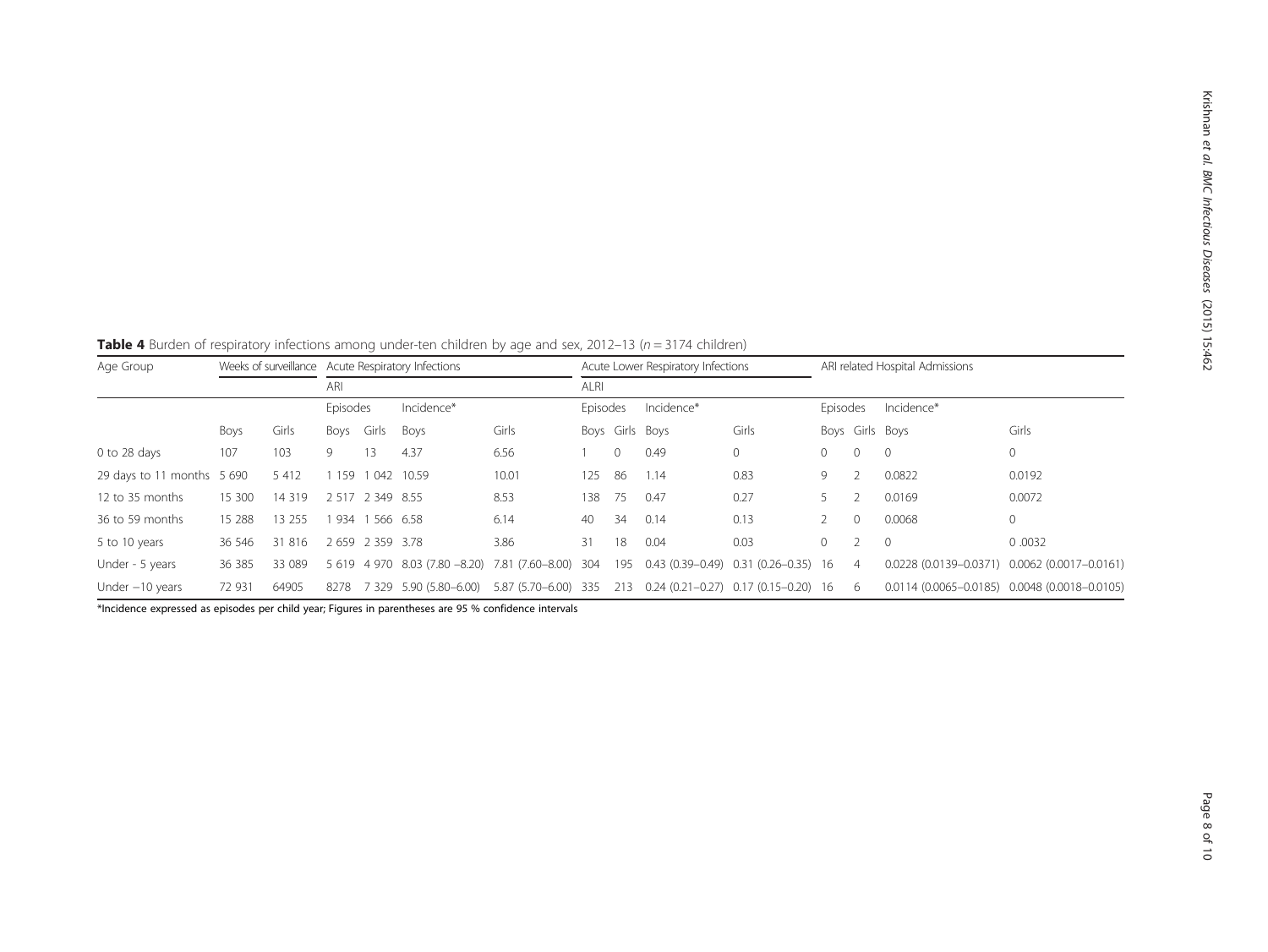<span id="page-8-0"></span>epidemiology in rural India. The preliminary results show that ARI impose a significant burden on the children of this cohort. Further analysis of the data would help us elucidate the risk factors, social inequities related to this disease. We have just initiated a vaccine trial using live attenuated influenza vaccine and social contact mixing studies in the established cohort to generate more evidence on transmission dynamics and prevention of respiratory infection in this population.

#### Abbreviations

AIIMS: All India Institute of Medical Sciences; ANM: Auxillary Nurrse Midwife; ARI: Acute Respiratory Tract Infection; ALRI: Acute Lower Respiratory Tract Infection; AURI: Acute Upper Respiratory Tract Infection; CDC: Centers for Disease Control and Prevention; GAPP: Global Action Plan for Prevention and Control Of Pneumonia; IMNCI/IMAI: Integrated Management of Childhood and Neonatal Illnesses/Integrated Management of Adolescent and Adult Illnesses; NFHS: National Family Health Survey; PHC: Primary Health Centre; SuBhARTI: Surveillance platform at Ballabgarh for Acute Respiratory Tract Infections.

#### Competing interests

The authors do not have a commercial or other association that might pose a conflict of interest with respect to this study.

#### Authors' contribution

AK, RA, VG, KL, SS, FD, RL, M-AW, SR, PM, CSP were all involved in the planning of the study and development of the study protocols and tools. VS provided the necessary statistical advice to the team. SKK, DP, AW and SAR form the field team that supervised the field data collection. SB and AK lead the team performing the virological and bacteriological studies. SA performed the data analysis. AK and SAR drafted the manuscript and incorporated the comments of all the authors. All the authors have read and approved the manuscript. AK is Guarantor of the Paper.

#### Acknowledgments

We are indebted to the villagers of the study area for their support and patience despite repeated visits during the study. The excellent teamwork and dedication of the entire team from health workers, supervisors, and nurses to doctors is singularly responsible for the smooth execution of this study. This work was supported by the United States Centers for Disease Control and Prevention [U01 IP000492].

#### Disclaimer

The findings and conclusions in this report are those of the authors and do not necessarily represent the official position of the Centers for Disease Control and Prevention.

#### Author details

<sup>1</sup> Centre for Community Medicine, All India Institute of Medical Sciences, New Delhi 110029, India. <sup>2</sup>The INCLEN Trust International, New Delhi 110020, India. <sup>3</sup>Centers for Disease Control and Prevention, Atlanta, GA 30333, USA. <sup>4</sup>Department of Community Medicine, Velammal Medical College Hospital and Research Institute, Madurai 625009, India. <sup>5</sup>Department of Biostatistics, All India Institute of Medical Sciences, New Delhi 110029, India. <sup>6</sup>Department of Microbiology, All India Institute of Medical Sciences, New Delhi 110029, India.

#### Received: 4 March 2015 Accepted: 7 October 2015 Published online: 26 October 2015

#### References

- Liu L, Johnson HL, Cousens S, Perin J, Scott S, Lawn JE, et al. Global, regional, and national causes of child mortality: an updated systematic analysis for 2010 with time trends since 2000. Lancet. 2012;379:2151–61.
- 2. Mulholland K. Childhood pneumonia mortality–a permanent global emergency. Lancet. 2007;370:285–9.
- 3. Campbell H. Acute respiratory infection: a global challenge. Arch Dis Child. 1995;73:281–3.
- 4. Victora CG, Fenn B, Bryce J, Kirkwood BR. Co-coverage of preventive interventions and implications for child-survival strategies: evidence from national surveys. Lancet. 2005;366:1460–6.
- 5. Wardlaw T, Johansson E, Hodge M. Pneumonia: the forgotten killer of children. Unicef, WHO; 2006. Available at [http://www.childinfo.org/files/](http://www.childinfo.org/files/Pneumonia_The_Forgotten_Killer_of_Children.pdf) [Pneumonia\\_The\\_Forgotten\\_Killer\\_of\\_Children.pdf](http://www.childinfo.org/files/Pneumonia_The_Forgotten_Killer_of_Children.pdf)
- 6. Williams BG, Gouws E, Boschi-Pinto C, Bryce J, Dye C. Estimates of worldwide distribution of child deaths from acute respiratory infections. Lancet Infect Dis. 2002;2:25–32.
- 7. Reddaiah VP, Kapoor SK. Acute respiratory infections in rural under fives. Indian J Pediatr. 1988;55:424–6.
- 8. Tambe MP, Shivaram C, Chandrashekhar Y. Acute respiratory infection in children: a survey in the rural community. Indian J Med Sci. 1999;53:249–53.
- 9. Singh MP, Nayar S. Magnitude of acute respiratory infections in fewer than five children. J Commun Dis. 1996;28:273–8.
- 10. Jain N, Lodha R, Kabra SK. Upper respiratory tract infections. Indian J Pediatr. 2001;68:1135–8.
- 11. Million Death Study Collaborators, Bassani DG, Kumar R, Awasthi S, Morris SK, Paul VK, et al. Causes of neonatal and child mortality in India: a nationally representative mortality survey. Lancet. 2010;376:1853–60.
- 12. Peasah SK, Purakayastha DR, Koul PA, Dawood FS, Saha S, Amarchand R, et al. The cost of acute respiratory infections in Northern India: a multi-site study. BMC Public Health. 2015;15:330. doi:[10.1186/s12889-015-1685-6](http://dx.doi.org/10.1186/s12889-015-1685-6)
- 13. Hussain H, Waters H, Omer SB, Khan A, Baig IY, Mistry R, et al. The cost of treatment for child pneumonias and meningitis in the Northern Areas of Pakistan. Int J Health Plann Manage. 2006;21:229–38.
- 14. Alamgir NI, Naheed A, Luby SP. Coping strategies for financial burdens in families with childhood pneumonia in Bangladesh. BMC Public Health. 2010;10:622.
- 15. WHO, Unicef. Global action plan for prevention and control of pneumonia (GAPP). Geneva; 2008. Available at [http://www.unicef.org/media/files/GAPP3\\_web.pdf](http://www.unicef.org/media/files/GAPP3_web.pdf)
- 16. Rudan I, El Arifeen S, Bhutta ZA, Black RE, Brooks A, Chan KY, et al. Setting research priorities to reduce global mortality from childhood pneumonia by 2015. PLoS Med. 2011;8:e1001099.
- 17. Mathew JL, Patwari AK, Gupta P, Shah D, Gera T, Gogia S, et al. Acute respiratory infection and pneumonia in India: a systematic review of literature for advocacy and action: UNICEF-PHFI series on newborn and child health, India. Indian Pediatr. 2011;48:191–218.
- 18. Selvaraj K, Chinnakali P, Majumdar A, Krishnan IS. Acute respiratory infections among under-5 children in India: A situational analysis. J Nat Sci Biol Med. 2014;5:15–20.
- 19. Taneja J, Malik A, Malik A, Rizvi M, Agarwal M. Acute lower respiratory tract infections in children. Indian Pediatr. 2009;46:509–11.
- 20. Kabra SK, Lodha R, Broor S, Chaudhary R, Ghosh M, Maitreyi RS. Etiology of acute lower respiratory tract infection. Indian J Pediatr. 2003;70:33–6.
- 21. Kumar R, Kapoor SK, Krishnan A. Performance of cause-specific childhood mortality surveillance by health workers using a short verbal autopsy tool. WHO South East Asia J Public Health. 2012;1:151–8.
- 22. WHO, Ministry of Health and Family Welfare, Government of India. Integrated Management of Neonatal and Childhood Illness (IMNCI). New Delhi; 2003. Available at [http://nrhm.gov.in/nrhm-components/rmnch-a/child-health](http://nrhm.gov.in/nrhm-components/rmnch-a/child-health-immunization/child-health/guidelines.html)[immunization/child-health/guidelines.html8](http://nrhm.gov.in/nrhm-components/rmnch-a/child-health-immunization/child-health/guidelines.html)
- 23. WHO. Acute care: Integrated Management of Adolescent and Adult Illness. Geneva; 2004. Available at [http://apps.who.int/iris/bitstream/10665/68535/1/](http://apps.who.int/iris/bitstream/10665/68535/1/WHO_CDS_IMAI_2004.1.pdf) [WHO\\_CDS\\_IMAI\\_2004.1.pdf](http://apps.who.int/iris/bitstream/10665/68535/1/WHO_CDS_IMAI_2004.1.pdf)
- 24. International Institute for Population Sciences (IIPS) and Macro International. National Family Health Survey (NFHS-3), 2005–06: India: Volume I. Mumbai: IIPS; 2007.
- 25. Broor S, Parveen S, Bharaj P, Prasad VS, Srinivasulu KN, Sumanth KM, et al. A prospective three-year cohort study of the epidemiology and virology of acute respiratory infections of children in rural India. PLoS ONE. 2007;2:e491.
- 26. Gladstone BP, Muliyil JP, Jaffar S, Wheeler JG, Le Fevre A, Iturriza-Gomara M, et al. Infant morbidity in an Indian slum birth cohort. Arch Dis Child. 2008;93:479–84.
- 27. Prajapati B, Talsania N, Lala M, Sonalia K. Epidemiological profile of acute respiratory infections (ARI) in under five age group of children in urban and rural communities of Ahmedabad district, Gujarat. Int J Med Sci Public Health. 2012;1:52–8.
- 28. Acharya D, Prasanna KS, Nair S, Rao RSP. Acute respiratory infections in children: a community based longitudinal study in south India. Indian J Public Health. 2003;47:7–13.